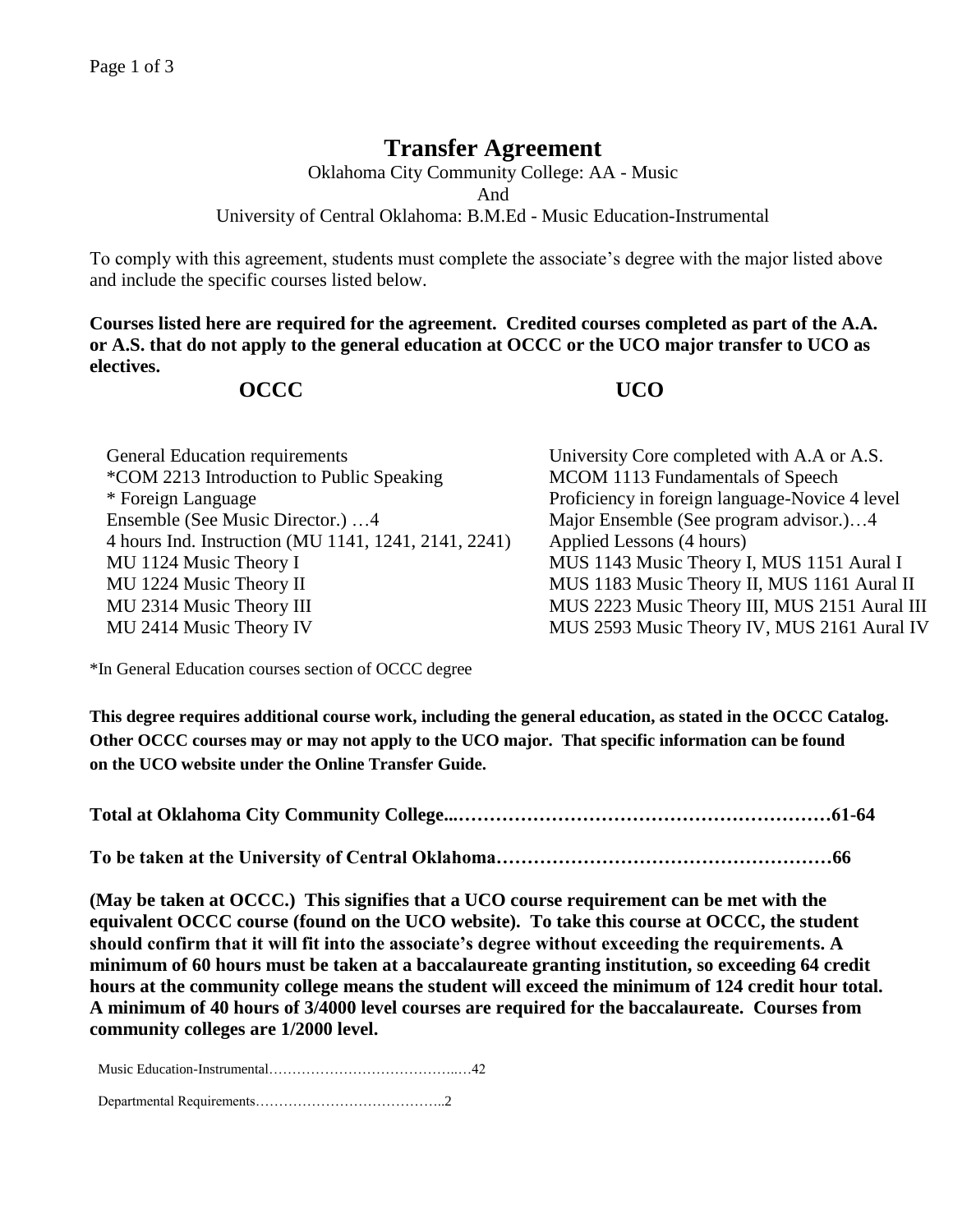## Page 2 of 3

MUS 1120 Recital Attendance (must be taken each semester at UCO) MUED 2112 Introduction to Music Education

Music History……………………………………………………6 MUS 3433 Music History Survey I MUS 3443 Music History Survey II

Major Courses…………………………………………………20-21 Required courses…………………………………18. MUED 3232 Brass Techniques MUED 3292 Woodwind Techniques MUED 3432 String Techniques MUED 3492 Percussion Techniques MUED 4843 Instrumental Music Methods MUS 3102 Principles of Conducting MUS 3162 Instrumentation and Arranging MUS 3402 Instrumental Conducting MUS 3731 Music Technology

Select from the following…………………………2-3 MUED 3132 Marching Band Techniques MUS 3342 Wind Ensemble and Orchestra Literature MUS 4242 Instrumental Ensemble Pedagogy MUS 4622 String Pedagogy MUS 4333 Music Leadership and Advocacy

Major Instrument Applied Lessons………………………………6

\*Piano………………………………………………………….…4 MPER 2731 Class Piano I MPER 2831 Class Piano II MPER 2931 Class Piano III MPER 2941 Class Piano IV

Major Ensemble…………………………………………………...3 (Marching Band, Symphonic Band, Wind Symphony, Orchestra) Enrollment in the specific ensemble will be guided by advisement as determined by the students' major instrument. For Wind and Percussion instrumental music education majors, at least 3 of these 7 hours must be Marching Band (MPER 2281).

Recital…………………………………………………………….1 MPER 3811 Junior Recital (Must be concurrently enrolled in 2 hours of MPER 3020 Applied Music)

Professional Education………………………………………………...24 PTE 1010 Introduction to Teacher Education PTE 3023 Foundations of American Education/Clinical Exp PTE 3163 Developmental Psychology SPED 412 Teaching Individuals with Disabilities ^PTE 4533 Contemporary Learning Sciences ^#PTE 4811 Contemporary Issues ^#PTE 4848 Internship/Student Teaching PK-12 ^#PTE 4853 Classroom Management and Instruction

^Admission to Teacher Education required #To be taken the same semester

**Minimum hours required…………………………………………….133\***

\*Total hours required for this major may exceed the minimum 124 credit hour institutional requirement and will vary according to course selection. It is recommended students complete two years of a second language in high school.